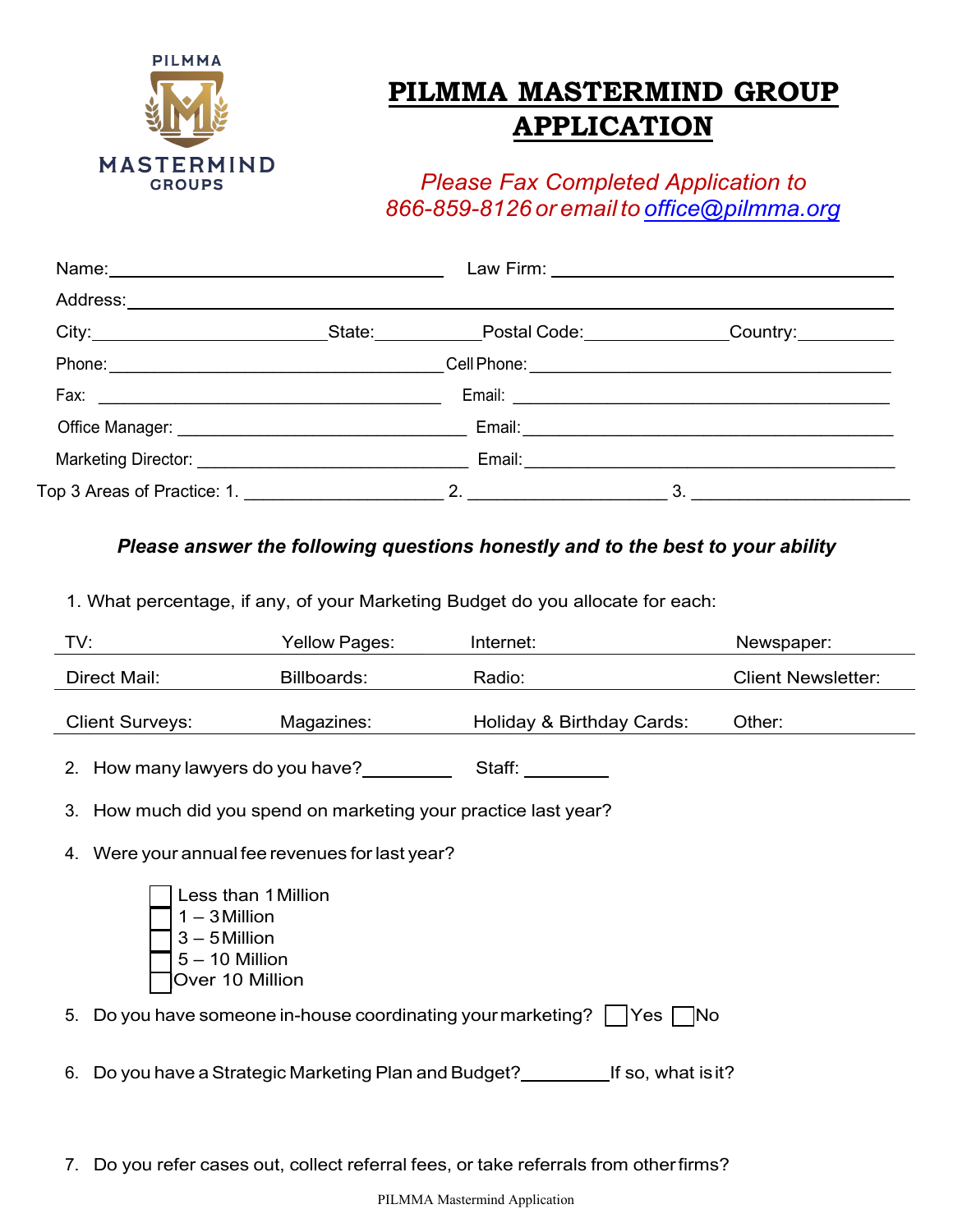8. What percentage of your practice is concentrated in thefollowing?

| Auto Accidents:             | <b>Workers Comp:</b>                   | SSDI:                     |
|-----------------------------|----------------------------------------|---------------------------|
| <b>Medical Malpractice:</b> | Nursing Home Abuse/Negligence:         | <b>Premise Liability:</b> |
| <b>Product Liability:</b>   | Mass Tort (Drug Recall, Class Action): | Other:                    |

- 9. Do you have a method of tracking what marketing practices gives you the biggest bang for your buck? If so, pleaseexplain.
- 10. What 3 marketing practices have you done that have been the most successful over the past 12 months?
	- 1.
	- 2.
	- 3.
- 11. What 3 management practices that you have implemented have been the most successful over the past 12 months?
	- 1.
	- 2.
	- 3.
- 12. What 3 things have been the most frustrating for you in marketing your law firm in the last 12 months?
	- 1.
	- 2.
	- 3.
- 13. What 3 things have been the most frustrating for you in managing your law firm in the last12 months?
	- 1.
	- 2.
	-
	- 3.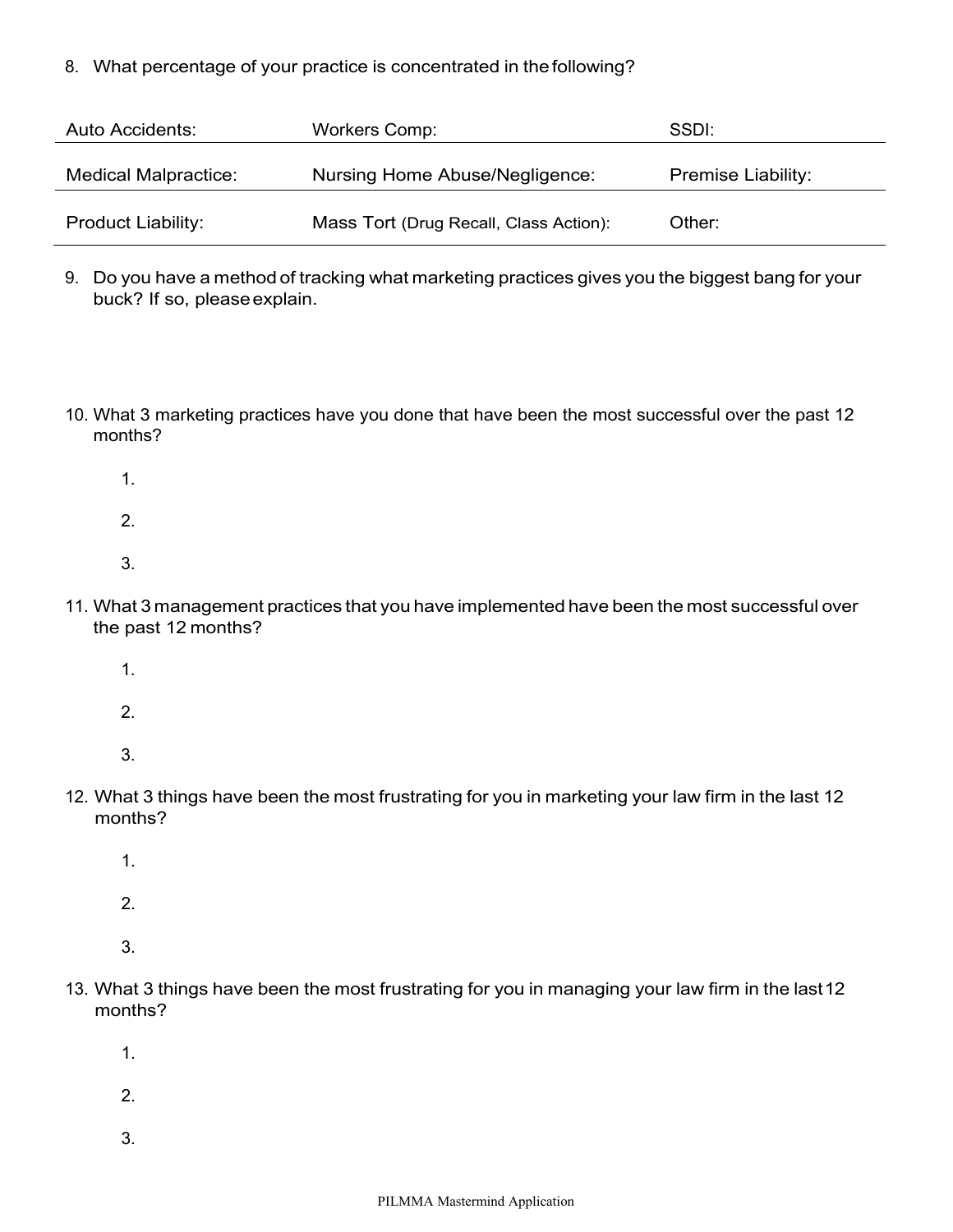15. In what areas of marketing would you like to expand your knowledge andexpertise?

16. In what areas of management would you like to expand your knowledge andexpertise?

17. What do you hope to gain from membership in our MastermindGroup?

18. Your schedule:

Number of hours you work on average per week: https://www.hours

Number of hours you'd **prefer** to work on average per week: hours

% Percentage of work time you rankas productive:

Number of hours per week you work "on" your business: \_\_\_\_\_\_\_\_\_\_\_\_\_\_hours

Number of weeks per year taken on vacation: 2021: 2020: 2020: 2019: 2018: 2018: 2018:

*I understand that this is an application for Mastermind Membership and Final Approval will be based on a decision by President/Founder Ken Hardison. I acknowledge that I will be notified of their decision at their*  earliest convenience and further payment information will be supplied to them up approval of membership *into PILMMA's Mastermind Group.*

*Non-Disclosure Agreement:*

*I understand that the information discussed about my business and other PILMMA Mastermind Members, must be kept completely confidential. I agree not to disclose confidential information of the other Group Members, directly or indirectly, under any circumstances or by any means, to any third party, without express, written consent obtained in advance. Each Group Member agrees that they will not copy, transmit, reproduce, summarize, quote, or make any commercial or other use whatsoever of the other Members confidential information.Each Group Member agrees to exercise the highest degree of care in safeguarding the confidential*  information of the other Members against loss, theft, or inadvertent disclosure and agrees generally to take all *steps necessary to ensure the maintenance of confidentiality.*

| Signature:                       | Date: |  |
|----------------------------------|-------|--|
| How did you hear about PILMMA?   |       |  |
| What prompted you to contact us? |       |  |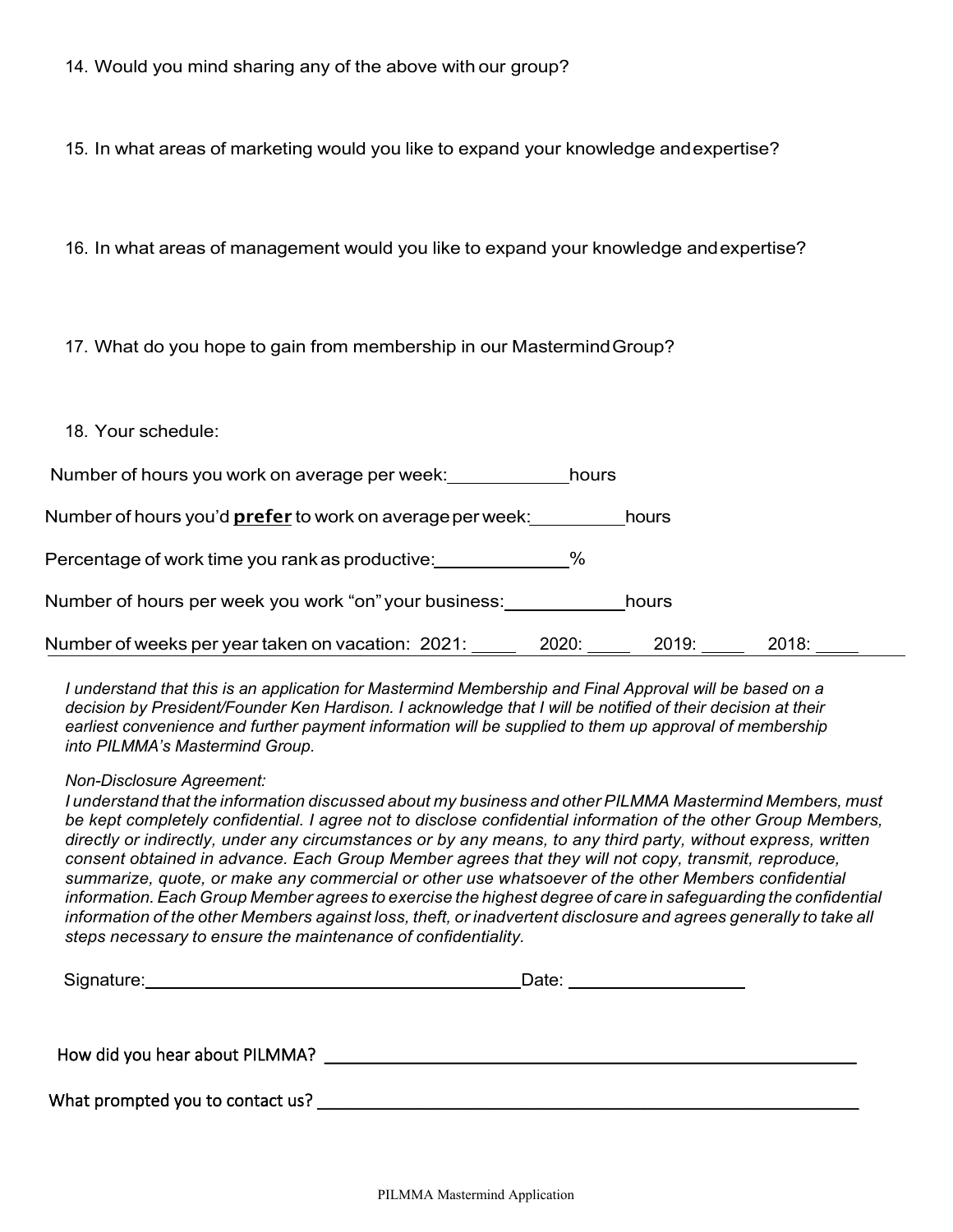

## **PILMMA MASTERMIND CONFIDENTIALITY AND NONDISCLOSURE AGREEMENT**

THIS AGREEMENT is entered into this day of 20, by PILMMA LLC, a North Carolina Limited Liability Company with a business address of P.O. Box 678, Lenoir, NC 28645, (hereinafter called PILMMA) and a Mastermind Member (hereinafter called "MM").

## **RECITALS**

WHEREAS PILMMA and the other Mastermind Members desire to share certain ideas, trade secrets, financial information concerning their law firm practices and

WHEREAS certain processes, procedures and systems are shared with the remaining members with the understanding that no other members will share said information to third parties.

NOW THEREFORE in consideration of the foregoing and mutual promises stated below the parties agree as follows:

1. The recitals stated above a material part of this agreement are incorporated herein by reference.

2. The MM acknowledges that through his or her association with the PILMMA Mastermind group he or she shall have and continue to have access to and will acquire a considerable amount of confidential information, including, but not limited to trade secrets, valuable business and professional information which does not qualify as a trade secret provided by the their fellow Mastermind Members and PILMMA. The MM further recognizes that the provisions of this agreement are reasonably necessary to protect the legitimate business interests of each member of PILMMA's Mastermind Group.

3. The parties here to acknowledge that disclosure of any of the aforementioned is confidential information. It is therefore understood and agreed by the MM hereto that, because of the nature of the business it is reasonable and necessary to afford fair protection to the remaining Mastermind Members and PILMMA.

4. For the purposes of this agreement, confidential information shall include, without limitation

- a) Any forms, agreements, or business plans or objectives of the Mastermind Members.
- b) The business plans or objectives of the Mastermind Members.